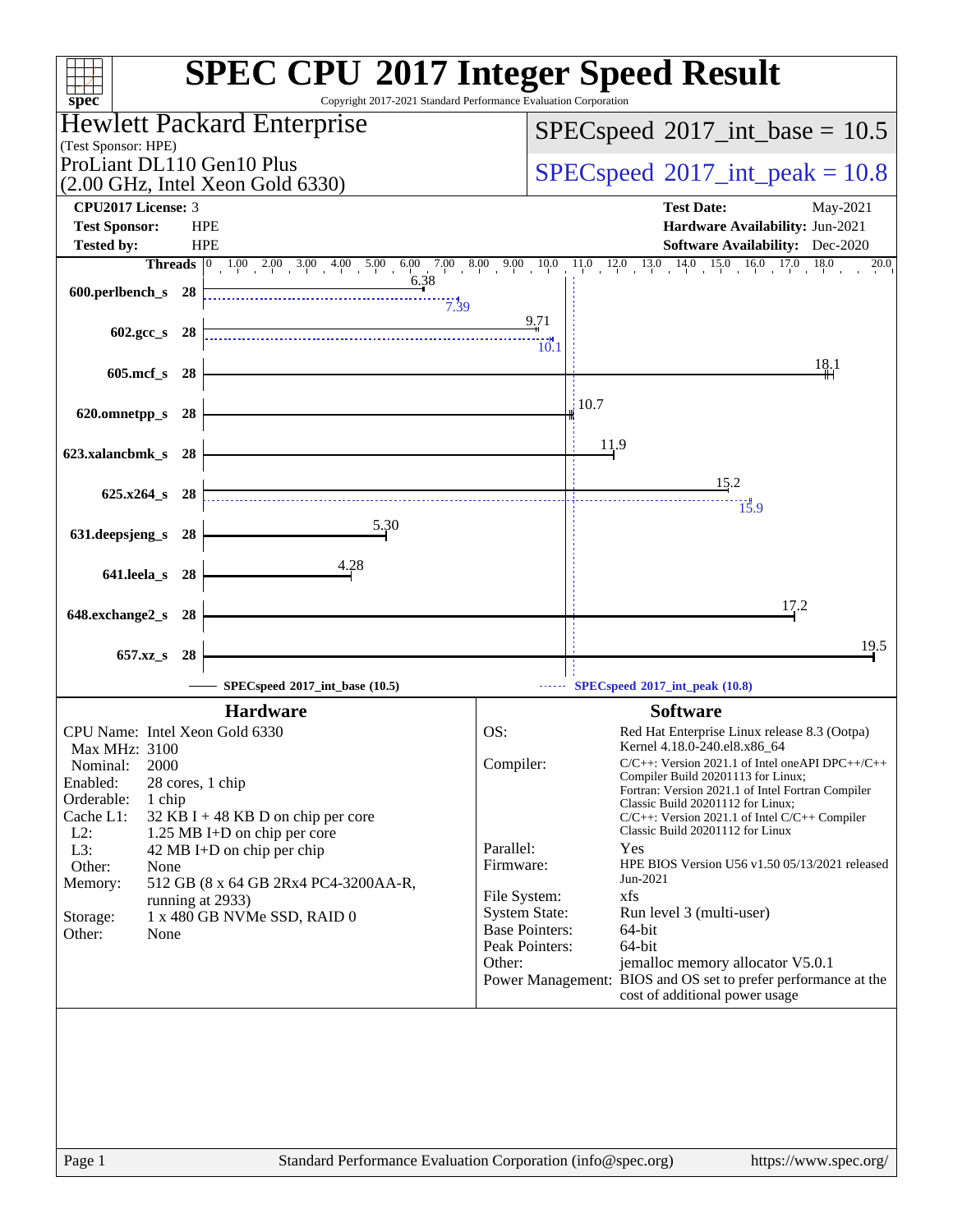#### $+\ +$ **[spec](http://www.spec.org/)**

# **[SPEC CPU](http://www.spec.org/auto/cpu2017/Docs/result-fields.html#SPECCPU2017IntegerSpeedResult)[2017 Integer Speed Result](http://www.spec.org/auto/cpu2017/Docs/result-fields.html#SPECCPU2017IntegerSpeedResult)**

Copyright 2017-2021 Standard Performance Evaluation Corporation

### Hewlett Packard Enterprise

### $SPECspeed^{\circledcirc}2017\_int\_base = 10.5$  $SPECspeed^{\circledcirc}2017\_int\_base = 10.5$

(Test Sponsor: HPE)

(2.00 GHz, Intel Xeon Gold 6330)

ProLiant DL110 Gen10 Plus  $SPEC speed@2017$ \_int\_peak = 10.8

#### **[CPU2017 License:](http://www.spec.org/auto/cpu2017/Docs/result-fields.html#CPU2017License)** 3 **[Test Date:](http://www.spec.org/auto/cpu2017/Docs/result-fields.html#TestDate)** May-2021 **[Test Sponsor:](http://www.spec.org/auto/cpu2017/Docs/result-fields.html#TestSponsor)** HPE **[Hardware Availability:](http://www.spec.org/auto/cpu2017/Docs/result-fields.html#HardwareAvailability)** Jun-2021 **[Tested by:](http://www.spec.org/auto/cpu2017/Docs/result-fields.html#Testedby)** HPE **[Software Availability:](http://www.spec.org/auto/cpu2017/Docs/result-fields.html#SoftwareAvailability)** Dec-2020

#### **[Results Table](http://www.spec.org/auto/cpu2017/Docs/result-fields.html#ResultsTable)**

| <b>Base</b>                                |                |                |       |                | <b>Peak</b> |                |       |                |                |              |                |              |                |              |
|--------------------------------------------|----------------|----------------|-------|----------------|-------------|----------------|-------|----------------|----------------|--------------|----------------|--------------|----------------|--------------|
| <b>Benchmark</b>                           | <b>Threads</b> | <b>Seconds</b> | Ratio | <b>Seconds</b> | Ratio       | <b>Seconds</b> | Ratio | <b>Threads</b> | <b>Seconds</b> | <b>Ratio</b> | <b>Seconds</b> | <b>Ratio</b> | <b>Seconds</b> | <b>Ratio</b> |
| $600.$ perlbench $\mathsf{S}$              | 28             | 278            | 6.38  | 279            | 6.36        | 277            | 6.40  | 28             | 240            | 7.41         | 240            | 7.39         | 240            | 7.38         |
| $602.\text{gcc}\_\text{s}$                 | 28             | 413            | 9.65  | 410            | 9.71        | 410            | 9.72  | 28             | 396            | 10.0         | 393            | <b>10.1</b>  | 392            | 10.2         |
| $605 \text{.mcf}$ s                        | 28             | 258            | 18.3  | 262            | 18.0        | 261            | 18.1  | 28             | 258            | 18.3         | 262            | 18.0         | 261            | <u>18.1</u>  |
| 620.omnetpp_s                              | 28             | 154            | 10.6  | 152            | 10.7        | 153            | 10.7  | 28             | 154            | 10.6         | 152            | 10.7         | 153            | <b>10.7</b>  |
| 623.xalancbmk s                            | 28             | 119            | 11.9  | 119            | 11.9        | 119            | 11.9  | 28             | 119            | 11.9         | 119            | <b>11.9</b>  | 119            | 11.9         |
| $625.x264$ s                               | 28             | 116            | 15.2  | 116            | 15.2        | 116            | 15.2  | 28             | 111            | 15.9         | 111            | 15.9         | 111            | 15.9         |
| 631.deepsjeng_s                            | 28             | 271            | 5.29  | 270            | 5.31        | 270            | 5.30  | 28             | 271            | 5.29         | 270            | 5.31         | 270            | 5.30         |
| 641.leela s                                | 28             | 397            | 4.30  | 398            | 4.28        | 398            | 4.28  | 28             | 397            | 4.30         | <u>398</u>     | 4.28         | 398            | 4.28         |
| 648.exchange2_s                            | 28             | 171            | 17.2  | 171            | 17.2        | 172            | 17.1  | 28             | 171            | 17.2         | 171            | 17.2         | 172            | 17.1         |
| $657.xz$ <sub>S</sub>                      | 28             | 317            | 19.5  | <u>318</u>     | <u>19.5</u> | 318            | 19.4  | 28             | 317            | 19.5         | 318            | <b>19.5</b>  | 318            | 19.4         |
| $SPECspeed^{\circ}2017$ int base =<br>10.5 |                |                |       |                |             |                |       |                |                |              |                |              |                |              |

**[SPECspeed](http://www.spec.org/auto/cpu2017/Docs/result-fields.html#SPECspeed2017intpeak)[2017\\_int\\_peak =](http://www.spec.org/auto/cpu2017/Docs/result-fields.html#SPECspeed2017intpeak) 10.8**

Results appear in the [order in which they were run.](http://www.spec.org/auto/cpu2017/Docs/result-fields.html#RunOrder) Bold underlined text [indicates a median measurement](http://www.spec.org/auto/cpu2017/Docs/result-fields.html#Median).

#### **[Operating System Notes](http://www.spec.org/auto/cpu2017/Docs/result-fields.html#OperatingSystemNotes)**

 Stack size set to unlimited using "ulimit -s unlimited" Transparent Huge Pages enabled by default Prior to runcpu invocation Filesystem page cache synced and cleared with: sync; echo 3> /proc/sys/vm/drop\_caches

#### **[Environment Variables Notes](http://www.spec.org/auto/cpu2017/Docs/result-fields.html#EnvironmentVariablesNotes)**

Environment variables set by runcpu before the start of the run: KMP\_AFFINITY = "granularity=fine,scatter" LD\_LIBRARY\_PATH = "/cpu2017/lib/intel64:/cpu2017/je5.0.1-64" MALLOC\_CONF = "retain:true" OMP\_STACKSIZE = "192M"

#### **[General Notes](http://www.spec.org/auto/cpu2017/Docs/result-fields.html#GeneralNotes)**

 Binaries compiled on a system with 1x Intel Core i9-7980XE CPU + 64GB RAM memory using Redhat Enterprise Linux 8.0 NA: The test sponsor attests, as of date of publication, that CVE-2017-5754 (Meltdown) is mitigated in the system as tested and documented. Yes: The test sponsor attests, as of date of publication, that CVE-2017-5753 (Spectre variant 1) is mitigated in the system as tested and documented. Yes: The test sponsor attests, as of date of publication, that CVE-2017-5715 (Spectre variant 2) is mitigated in the system as tested and documented. jemalloc, a general purpose malloc implementation built with the RedHat Enterprise 7.5, and the system compiler gcc 4.8.5

**(Continued on next page)**

| Page 2 | Standard Performance Evaluation Corporation (info@spec.org) | https://www.spec.org/ |
|--------|-------------------------------------------------------------|-----------------------|
|        |                                                             |                       |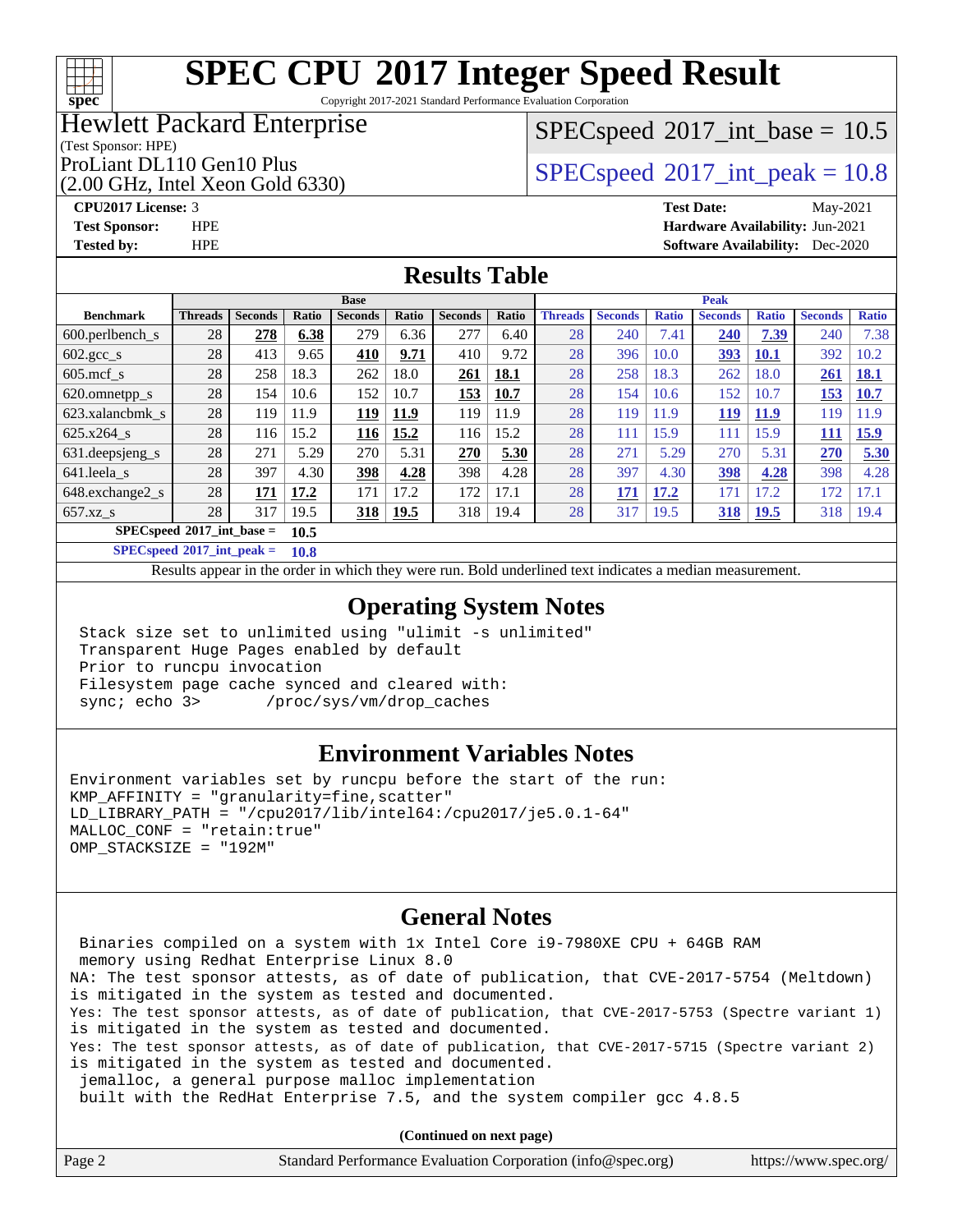

Copyright 2017-2021 Standard Performance Evaluation Corporation

### Hewlett Packard Enterprise

 $SPECspeed^{\circ}2017\_int\_base = 10.5$  $SPECspeed^{\circ}2017\_int\_base = 10.5$ 

(Test Sponsor: HPE) (2.00 GHz, Intel Xeon Gold 6330)

ProLiant DL110 Gen10 Plus  $\vert$  [SPECspeed](http://www.spec.org/auto/cpu2017/Docs/result-fields.html#SPECspeed2017intpeak)®[2017\\_int\\_peak = 1](http://www.spec.org/auto/cpu2017/Docs/result-fields.html#SPECspeed2017intpeak)0.8

**[CPU2017 License:](http://www.spec.org/auto/cpu2017/Docs/result-fields.html#CPU2017License)** 3 **[Test Date:](http://www.spec.org/auto/cpu2017/Docs/result-fields.html#TestDate)** May-2021 **[Test Sponsor:](http://www.spec.org/auto/cpu2017/Docs/result-fields.html#TestSponsor)** HPE **[Hardware Availability:](http://www.spec.org/auto/cpu2017/Docs/result-fields.html#HardwareAvailability)** Jun-2021 **[Tested by:](http://www.spec.org/auto/cpu2017/Docs/result-fields.html#Testedby)** HPE **[Software Availability:](http://www.spec.org/auto/cpu2017/Docs/result-fields.html#SoftwareAvailability)** Dec-2020

#### **[General Notes \(Continued\)](http://www.spec.org/auto/cpu2017/Docs/result-fields.html#GeneralNotes)**

sources available from jemalloc.net or <https://github.com/jemalloc/jemalloc/releases>

Submitted\_by: "Bucek, James" <james.bucek@hpe.com> Submitted: Tue May 25 00:20:57 EDT 2021 Submission: cpu2017-20210525-26752.sub

Submitted\_by: "Bhatnagar, Prateek" <prateek.bhatnagar@hpe.com> Submitted: Tue Jun 1 09:13:10 EDT 2021 Submission: cpu2017-20210525-26752.sub

#### **[Platform Notes](http://www.spec.org/auto/cpu2017/Docs/result-fields.html#PlatformNotes)**

BIOS Configuration Workload Profile set to General Peak Frequency Compute Intel Hyper-Threading set to Disabled Thermal Configuration set to Maximum Cooling Advanced Memory Protection set to Advanced ECC Memory Patrol Scrubbing set to Disabled Enhanced Processor Performance set to Enabled Enhanced Processor Performance Profile set to Aggressive Workload Profile set to Custom NUMA Group Size Optimization set to Flat DCU Stream Prefetcher set to Disabled Adjacent Sector Prefetch set to Disabled Minimum Process Idle Power Package C-State set to No Package State The system ROM used for this result contains Intel microcode version 0xd0002a0 for the Intel Xeon Gold 6330 processor. Sysinfo program /cpu2017/bin/sysinfo Rev: r6622 of 2021-04-07 982a61ec0915b55891ef0e16acafc64d running on localhost.localdomain Fri May 21 18:10:44 2021 SUT (System Under Test) info as seen by some common utilities. For more information on this section, see <https://www.spec.org/cpu2017/Docs/config.html#sysinfo> From /proc/cpuinfo model name : Intel(R) Xeon(R) Gold 6330 CPU @ 2.00GHz 1 "physical id"s (chips) 28 "processors" cores, siblings (Caution: counting these is hw and system dependent. The following excerpts from /proc/cpuinfo might not be reliable. Use with caution.) cpu cores : 28 siblings : 28 physical 0: cores 0 1 2 3 4 5 6 7 8 9 10 11 12 13 14 15 16 17 18 19 20 21 22 23 24

**(Continued on next page)**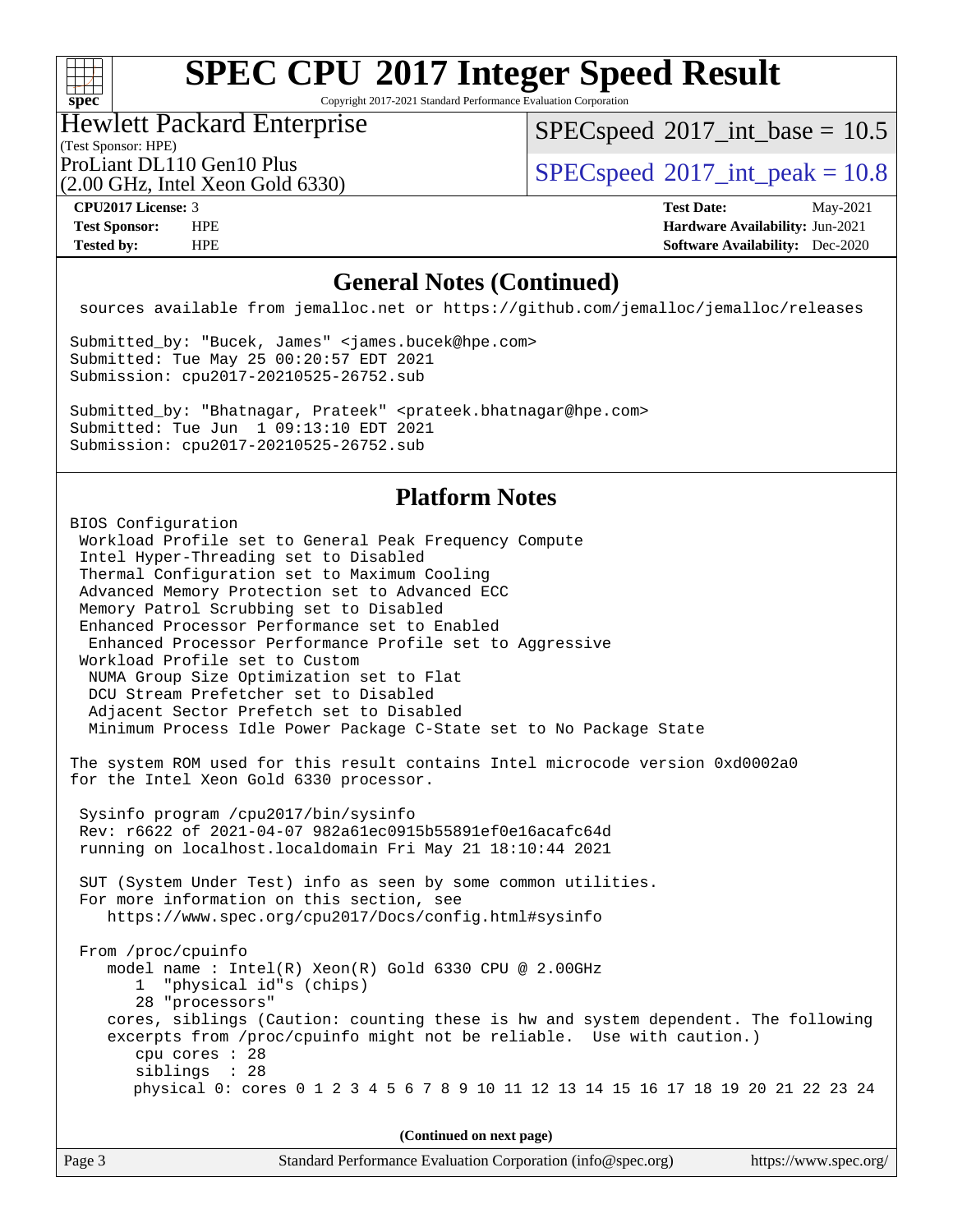Copyright 2017-2021 Standard Performance Evaluation Corporation

### Hewlett Packard Enterprise

 $SPECspeed^{\circ}2017\_int\_base = 10.5$  $SPECspeed^{\circ}2017\_int\_base = 10.5$ 

(Test Sponsor: HPE) (2.00 GHz, Intel Xeon Gold 6330)

ProLiant DL110 Gen10 Plus  $SPEC speed@2017$  int peak = 10.8

**[spec](http://www.spec.org/)**

 $+\ +$ 

**[CPU2017 License:](http://www.spec.org/auto/cpu2017/Docs/result-fields.html#CPU2017License)** 3 **[Test Date:](http://www.spec.org/auto/cpu2017/Docs/result-fields.html#TestDate)** May-2021 **[Test Sponsor:](http://www.spec.org/auto/cpu2017/Docs/result-fields.html#TestSponsor)** HPE **[Hardware Availability:](http://www.spec.org/auto/cpu2017/Docs/result-fields.html#HardwareAvailability)** Jun-2021 **[Tested by:](http://www.spec.org/auto/cpu2017/Docs/result-fields.html#Testedby)** HPE **[Software Availability:](http://www.spec.org/auto/cpu2017/Docs/result-fields.html#SoftwareAvailability)** Dec-2020

#### **[Platform Notes \(Continued\)](http://www.spec.org/auto/cpu2017/Docs/result-fields.html#PlatformNotes)**

25 26 27

| From $l$ scpu from $util$ -linux $2.32.1$ : |                                                                   |
|---------------------------------------------|-------------------------------------------------------------------|
| Architecture:                               | x86 64                                                            |
| CPU $op-mode(s):$ 32-bit, 64-bit            |                                                                   |
| Byte Order:                                 | Little Endian                                                     |
| CPU(s):                                     | 28                                                                |
| On-line CPU(s) list: $0-27$                 |                                                                   |
| Thread(s) per core: $1$                     |                                                                   |
| $Core(s)$ per socket: 28                    |                                                                   |
| Socket(s):                                  | $\mathbf{1}$                                                      |
| NUMA node(s):                               |                                                                   |
| Vendor ID:                                  | GenuineIntel                                                      |
| $CPU$ family:                               | 6                                                                 |
| Model:                                      | 106                                                               |
| Model name:                                 | $Intel(R)$ Xeon $(R)$ Gold 6330 CPU @ 2.00GHz                     |
| Stepping:                                   | 6                                                                 |
| CPU MHz:                                    | 2978.122                                                          |
| BogoMIPS:                                   | 4000.00                                                           |
| Virtualization:                             | $VT - x$                                                          |
| $L1d$ cache:                                | 48K                                                               |
| Lli cache:                                  | 32K                                                               |
| L2 cache:                                   | 1280K                                                             |
| L3 cache:                                   | 43008K                                                            |
| NUMA node0 $CPU(s): 0-27$                   |                                                                   |
| Flaqs:                                      | fpu vme de pse tsc msr pae mce cx8 apic sep                       |
|                                             | nat nga36 alflugh dtg agni mmy fygr gge gge2 gg ht tm nhe gyggall |

p mtrr pge mca cmov pat pse36 clflush dts acpi mmx fxsr sse sse2 ss ht tm pbe syscall nx pdpe1gb rdtscp lm constant\_tsc art arch\_perfmon pebs bts rep\_good nopl xtopology nonstop\_tsc cpuid aperfmperf pni pclmulqdq dtes64 monitor ds\_cpl vmx smx est tm2 ssse3 sdbg fma cx16 xtpr pdcm pcid dca sse4\_1 sse4\_2 x2apic movbe popcnt tsc\_deadline\_timer aes xsave avx f16c rdrand lahf\_lm abm 3dnowprefetch cpuid\_fault epb cat\_l3 invpcid\_single ssbd mba ibrs ibpb stibp ibrs\_enhanced tpr\_shadow vnmi flexpriority ept vpid ept\_ad fsgsbase tsc\_adjust bmi1 hle avx2 smep bmi2 erms invpcid cqm rdt\_a avx512f avx512dq rdseed adx smap avx512ifma clflushopt clwb intel\_pt avx512cd sha\_ni avx512bw avx512vl xsaveopt xsavec xgetbv1 xsaves cqm\_llc cqm\_occup\_llc cqm\_mbm\_total cqm\_mbm\_local split\_lock\_detect wbnoinvd dtherm ida arat pln pts avx512vbmi umip pku ospke avx512\_vbmi2 gfni vaes vpclmulqdq avx512\_vnni avx512\_bitalg tme avx512\_vpopcntdq la57 rdpid md\_clear pconfig flush\_l1d arch\_capabilities

 /proc/cpuinfo cache data cache size : 43008 KB

From numactl --hardware WARNING: a numactl 'node' might or might not correspond to a physical chip. available: 1 nodes (0) node 0 cpus: 0 1 2 3 4 5 6 7 8 9 10 11 12 13 14 15 16 17 18 19 20 21 22 23 24 25 26 27 node 0 size: 488654 MB

**(Continued on next page)**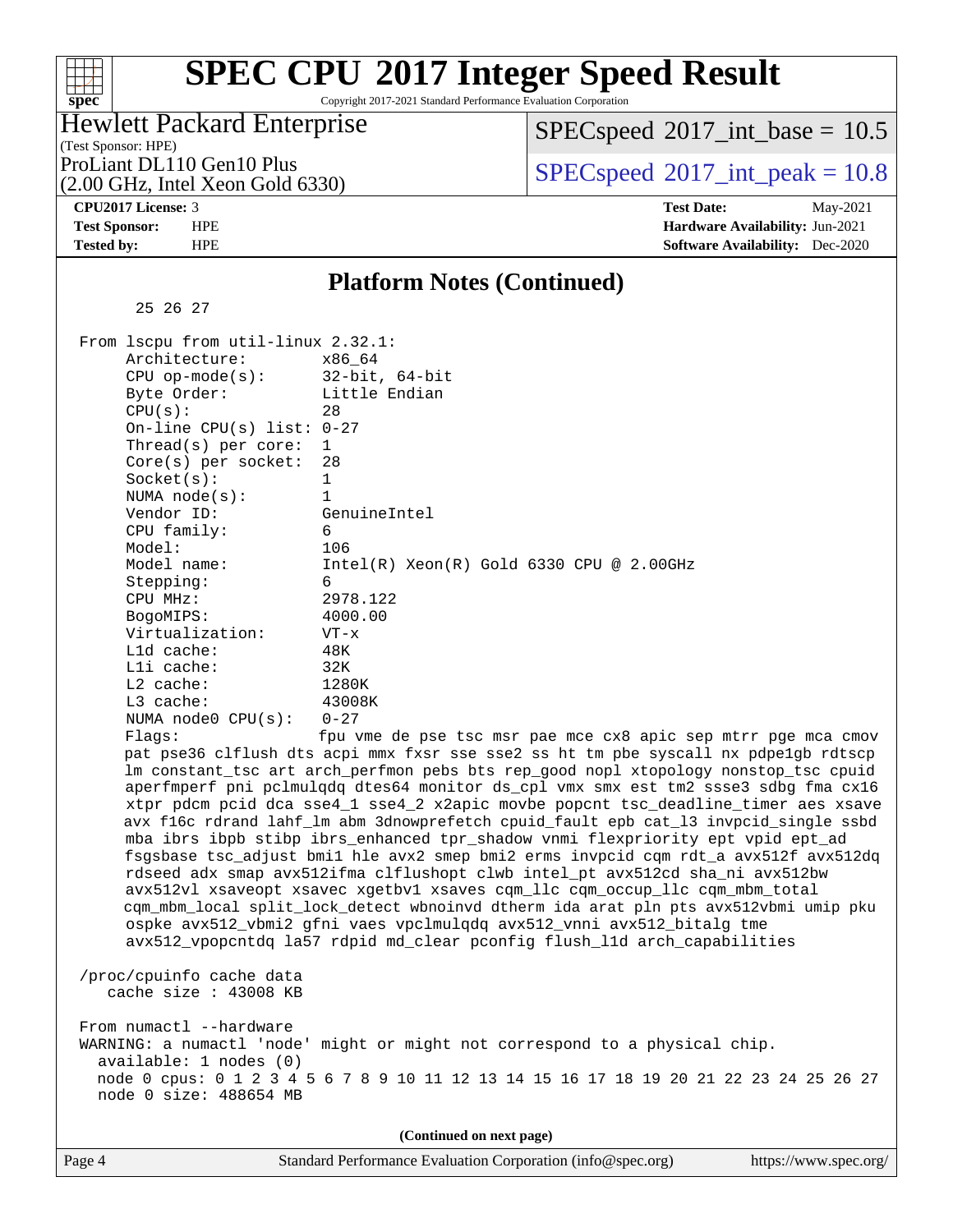#### $+\ +$ **[spec](http://www.spec.org/)**

# **[SPEC CPU](http://www.spec.org/auto/cpu2017/Docs/result-fields.html#SPECCPU2017IntegerSpeedResult)[2017 Integer Speed Result](http://www.spec.org/auto/cpu2017/Docs/result-fields.html#SPECCPU2017IntegerSpeedResult)**

#### Copyright 2017-2021 Standard Performance Evaluation Corporation (Test Sponsor: HPE) Hewlett Packard Enterprise (2.00 GHz, Intel Xeon Gold 6330) ProLiant DL110 Gen10 Plus  $SPEC speed@2017$ \_int\_peak = 10.8  $SPECspeed^{\circ}2017\_int\_base = 10.5$  $SPECspeed^{\circ}2017\_int\_base = 10.5$ **[CPU2017 License:](http://www.spec.org/auto/cpu2017/Docs/result-fields.html#CPU2017License)** 3 **[Test Date:](http://www.spec.org/auto/cpu2017/Docs/result-fields.html#TestDate)** May-2021 **[Test Sponsor:](http://www.spec.org/auto/cpu2017/Docs/result-fields.html#TestSponsor)** HPE **[Hardware Availability:](http://www.spec.org/auto/cpu2017/Docs/result-fields.html#HardwareAvailability)** Jun-2021 **[Tested by:](http://www.spec.org/auto/cpu2017/Docs/result-fields.html#Testedby)** HPE **[Software Availability:](http://www.spec.org/auto/cpu2017/Docs/result-fields.html#SoftwareAvailability)** Dec-2020 **[Platform Notes \(Continued\)](http://www.spec.org/auto/cpu2017/Docs/result-fields.html#PlatformNotes)** node 0 free: 514034 MB node distances: node 0  $0: 10$  From /proc/meminfo MemTotal: 528052852 kB HugePages\_Total: 0 Hugepagesize: 2048 kB /sbin/tuned-adm active Current active profile: throughput-performance From /etc/\*release\* /etc/\*version\* os-release: NAME="Red Hat Enterprise Linux" VERSION="8.3 (Ootpa)" ID="rhel" ID\_LIKE="fedora" VERSION\_ID="8.3" PLATFORM\_ID="platform:el8" PRETTY\_NAME="Red Hat Enterprise Linux 8.3 (Ootpa)" ANSI\_COLOR="0;31" redhat-release: Red Hat Enterprise Linux release 8.3 (Ootpa) system-release: Red Hat Enterprise Linux release 8.3 (Ootpa) system-release-cpe: cpe:/o:redhat:enterprise\_linux:8.3:ga uname -a: Linux localhost.localdomain 4.18.0-240.el8.x86\_64 #1 SMP Wed Sep 23 05:13:10 EDT 2020 x86\_64 x86\_64 x86\_64 GNU/Linux Kernel self-reported vulnerability status: CVE-2018-12207 (iTLB Multihit): Not affected CVE-2018-3620 (L1 Terminal Fault): Not affected Microarchitectural Data Sampling: Not affected CVE-2017-5754 (Meltdown): Not affected CVE-2018-3639 (Speculative Store Bypass): Mitigation: Speculative Store Bypass disabled via prctl and seccomplex and the control of the control of the control of the control of the control of the control of the control of the control of the control of the control of the control of the control of the control of the control CVE-2017-5753 (Spectre variant 1): Mitigation: usercopy/swapgs

CVE-2017-5715 (Spectre variant 2): Mitigation: Enhanced IBRS, IBPB:

 conditional, RSB filling CVE-2020-0543 (Special Register Buffer Data Sampling): Not affected CVE-2019-11135 (TSX Asynchronous Abort): Not affected

**(Continued on next page)**

barriers and \_\_user pointer

sanitization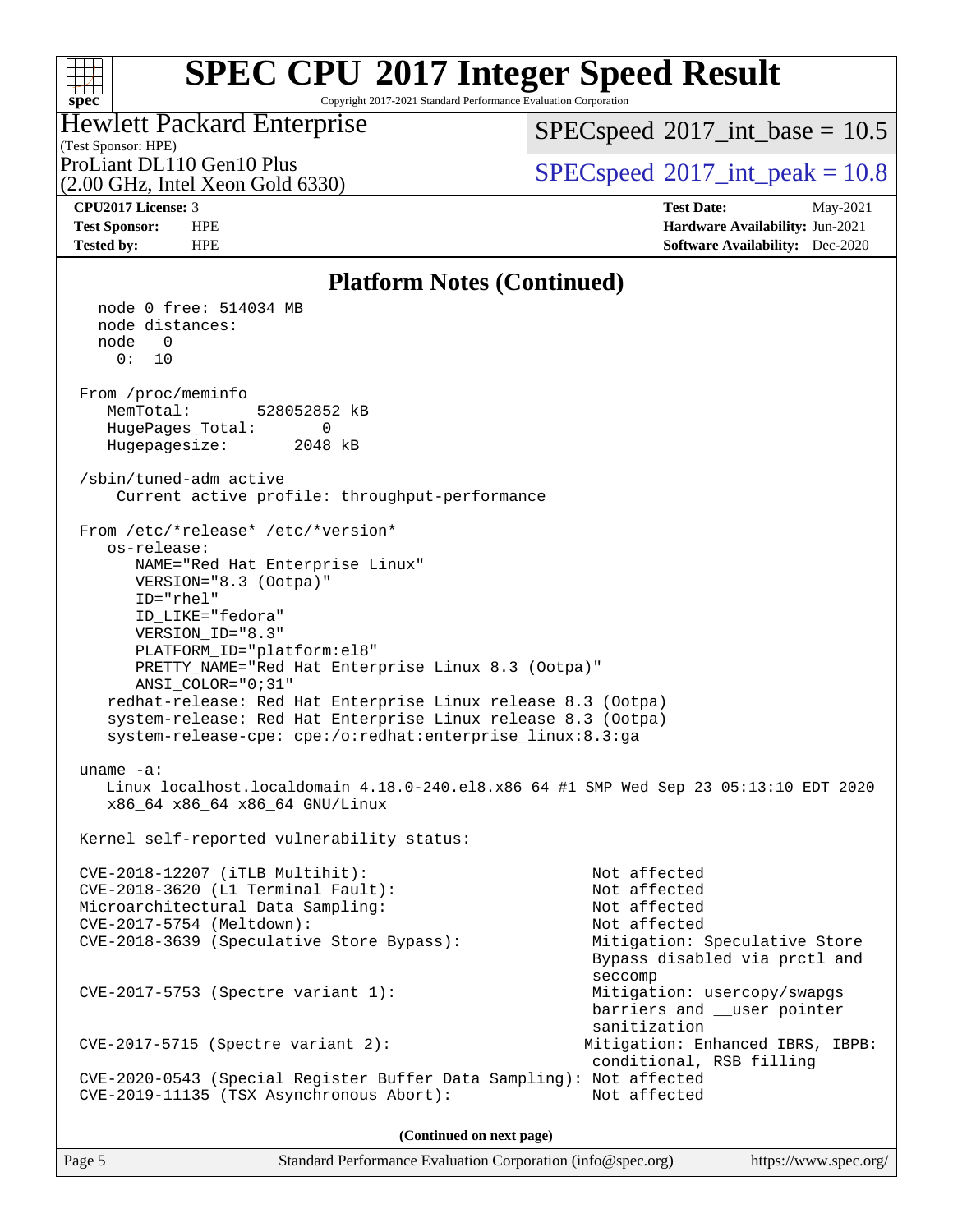Copyright 2017-2021 Standard Performance Evaluation Corporation

(Test Sponsor: HPE) Hewlett Packard Enterprise

 $SPECspeed^{\circledcirc}2017\_int\_base = 10.5$  $SPECspeed^{\circledcirc}2017\_int\_base = 10.5$ 

(2.00 GHz, Intel Xeon Gold 6330)

ProLiant DL110 Gen10 Plus  $SPEC speed@2017$ \_int\_peak = 10.8

**[spec](http://www.spec.org/)**

 $+\hskip -1.5pt +\hskip -1.5pt +$ 

**[CPU2017 License:](http://www.spec.org/auto/cpu2017/Docs/result-fields.html#CPU2017License)** 3 **[Test Date:](http://www.spec.org/auto/cpu2017/Docs/result-fields.html#TestDate)** May-2021 **[Test Sponsor:](http://www.spec.org/auto/cpu2017/Docs/result-fields.html#TestSponsor)** HPE **[Hardware Availability:](http://www.spec.org/auto/cpu2017/Docs/result-fields.html#HardwareAvailability)** Jun-2021 **[Tested by:](http://www.spec.org/auto/cpu2017/Docs/result-fields.html#Testedby)** HPE **[Software Availability:](http://www.spec.org/auto/cpu2017/Docs/result-fields.html#SoftwareAvailability)** Dec-2020

#### **[Platform Notes \(Continued\)](http://www.spec.org/auto/cpu2017/Docs/result-fields.html#PlatformNotes)**

run-level 3 May 21 18:08

 SPEC is set to: /cpu2017 Filesystem Type Size Used Avail Use% Mounted on /dev/nvme1n1p4 xfs 442G 138G 305G 32% /

From /sys/devices/virtual/dmi/id

 Vendor: HPE Product: ProLiant DL110 Gen10 Plus Product Family: ProLiant Serial: T912PP0032

 Additional information from dmidecode 3.2 follows. WARNING: Use caution when you interpret this section. The 'dmidecode' program reads system data which is "intended to allow hardware to be accurately determined", but the intent may not be met, as there are frequent changes to hardware, firmware, and the "DMTF SMBIOS" standard. Memory:

8x Micron 36ASF8G72PZ-3G2B2 64 GB 2 rank 3200, configured at 2933

BIOS:

 BIOS Vendor: HPE BIOS Version: U56 BIOS Date: 05/13/2021 BIOS Revision: 1.50 Firmware Revision: 2.40

(End of data from sysinfo program)

#### **[Compiler Version Notes](http://www.spec.org/auto/cpu2017/Docs/result-fields.html#CompilerVersionNotes)**

============================================================================== C | 600.perlbench\_s(peak) ------------------------------------------------------------------------------ Intel(R) C Intel(R) 64 Compiler Classic for applications running on Intel(R) 64, Version 2021.1 Build 20201112\_000000 Copyright (C) 1985-2020 Intel Corporation. All rights reserved. ------------------------------------------------------------------------------ ============================================================================== C | 600.perlbench\_s(base) 602.gcc\_s(base, peak) 605.mcf\_s(base, peak) | 625.x264\_s(base, peak) 657.xz\_s(base, peak) ------------------------------------------------------------------------------ Intel(R) oneAPI DPC++/C++ Compiler for applications running on Intel(R)  $64$ , Version 2021.1 Build 20201113 Copyright (C) 1985-2020 Intel Corporation. All rights reserved. **(Continued on next page)**

| Page 6 | Standard Performance Evaluation Corporation (info@spec.org) | https://www.spec.org/ |
|--------|-------------------------------------------------------------|-----------------------|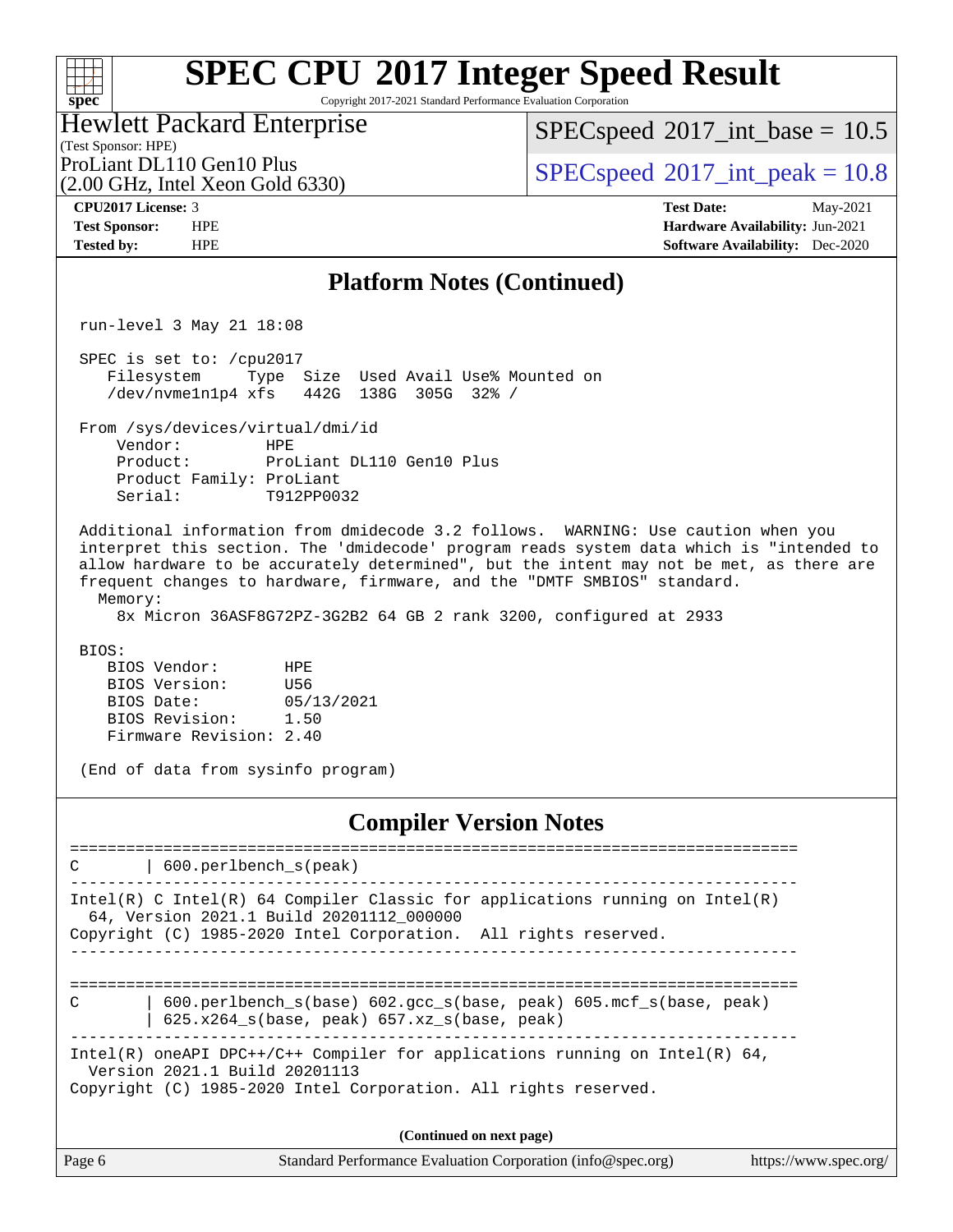| <b>SPEC CPU®2017 Integer Speed Result</b> |
|-------------------------------------------|
|-------------------------------------------|

Copyright 2017-2021 Standard Performance Evaluation Corporation

| <b>Hewlett Packard Enterprise</b>            |
|----------------------------------------------|
| (Test Sponsor: HPE)                          |
| $D_{n+1}$ is at DI 110 $C_{n+1}$ O $D_{n+2}$ |

(2.00 GHz, Intel Xeon Gold 6330)

 $SPECspeed*2017\_int\_base = 10.5$  $SPECspeed*2017\_int\_base = 10.5$ 

ProLiant DL110 Gen10 Plus  $\vert$  [SPECspeed](http://www.spec.org/auto/cpu2017/Docs/result-fields.html#SPECspeed2017intpeak)®[2017\\_int\\_peak = 1](http://www.spec.org/auto/cpu2017/Docs/result-fields.html#SPECspeed2017intpeak)0.8

| <b>CPU2017 License: 3</b> |  |
|---------------------------|--|
|---------------------------|--|

**[spec](http://www.spec.org/)**

H₩

**[CPU2017 License:](http://www.spec.org/auto/cpu2017/Docs/result-fields.html#CPU2017License)** 3 **[Test Date:](http://www.spec.org/auto/cpu2017/Docs/result-fields.html#TestDate)** May-2021 **[Test Sponsor:](http://www.spec.org/auto/cpu2017/Docs/result-fields.html#TestSponsor)** HPE **[Hardware Availability:](http://www.spec.org/auto/cpu2017/Docs/result-fields.html#HardwareAvailability)** Jun-2021 **[Tested by:](http://www.spec.org/auto/cpu2017/Docs/result-fields.html#Testedby)** HPE **[Software Availability:](http://www.spec.org/auto/cpu2017/Docs/result-fields.html#SoftwareAvailability)** Dec-2020

### **[Compiler Version Notes \(Continued\)](http://www.spec.org/auto/cpu2017/Docs/result-fields.html#CompilerVersionNotes)**

| $\vert$ 600. perlbench s(peak)<br>C                                                                                                                                                                 |
|-----------------------------------------------------------------------------------------------------------------------------------------------------------------------------------------------------|
| $Intel(R)$ C Intel(R) 64 Compiler Classic for applications running on Intel(R)<br>64, Version 2021.1 Build 20201112_000000<br>Copyright (C) 1985-2020 Intel Corporation. All rights reserved.       |
| $600.$ perlbench $s(base) 602.$ gcc $s(base, peak) 605.$ mcf $s(base, peak)$<br>C<br>$625.x264_s(base, peak)$ 657.xz <sub>_S</sub> (base, peak)                                                     |
| Intel(R) oneAPI DPC++/C++ Compiler for applications running on Intel(R) $64$ ,<br>Version 2021.1 Build 20201113<br>Copyright (C) 1985-2020 Intel Corporation. All rights reserved.                  |
| 620.omnetpp s(base, peak) 623.xalancbmk s(base, peak)<br>$C++$<br>631.deepsjeng_s(base, peak) 641.leela_s(base, peak)                                                                               |
| Intel(R) oneAPI DPC++/C++ Compiler for applications running on Intel(R) $64$ ,<br>Version 2021.1 Build 20201113<br>Copyright (C) 1985-2020 Intel Corporation. All rights reserved.                  |
| Fortran   $648$ . exchange2 $s$ (base, peak)                                                                                                                                                        |
| $Intel(R)$ Fortran Intel(R) 64 Compiler Classic for applications running on<br>Intel(R) 64, Version 2021.1 Build 20201112_000000<br>Copyright (C) 1985-2020 Intel Corporation. All rights reserved. |

### **[Base Compiler Invocation](http://www.spec.org/auto/cpu2017/Docs/result-fields.html#BaseCompilerInvocation)**

[C benchmarks](http://www.spec.org/auto/cpu2017/Docs/result-fields.html#Cbenchmarks): [icx](http://www.spec.org/cpu2017/results/res2021q2/cpu2017-20210525-26752.flags.html#user_CCbase_intel_icx_fe2d28d19ae2a5db7c42fe0f2a2aed77cb715edd4aeb23434404a8be6683fe239869bb6ca8154ca98265c2e3b9226a719a0efe2953a4a7018c379b7010ccf087)

[C++ benchmarks:](http://www.spec.org/auto/cpu2017/Docs/result-fields.html#CXXbenchmarks) [icpx](http://www.spec.org/cpu2017/results/res2021q2/cpu2017-20210525-26752.flags.html#user_CXXbase_intel_icpx_1e918ed14c436bf4b9b7c8bcdd51d4539fc71b3df010bd1e9f8732d9c34c2b2914e48204a846820f3c0ebb4095dea797a5c30b458ac0b6dffac65d78f781f5ca)

[Fortran benchmarks](http://www.spec.org/auto/cpu2017/Docs/result-fields.html#Fortranbenchmarks): [ifort](http://www.spec.org/cpu2017/results/res2021q2/cpu2017-20210525-26752.flags.html#user_FCbase_intel_ifort_8111460550e3ca792625aed983ce982f94888b8b503583aa7ba2b8303487b4d8a21a13e7191a45c5fd58ff318f48f9492884d4413fa793fd88dd292cad7027ca)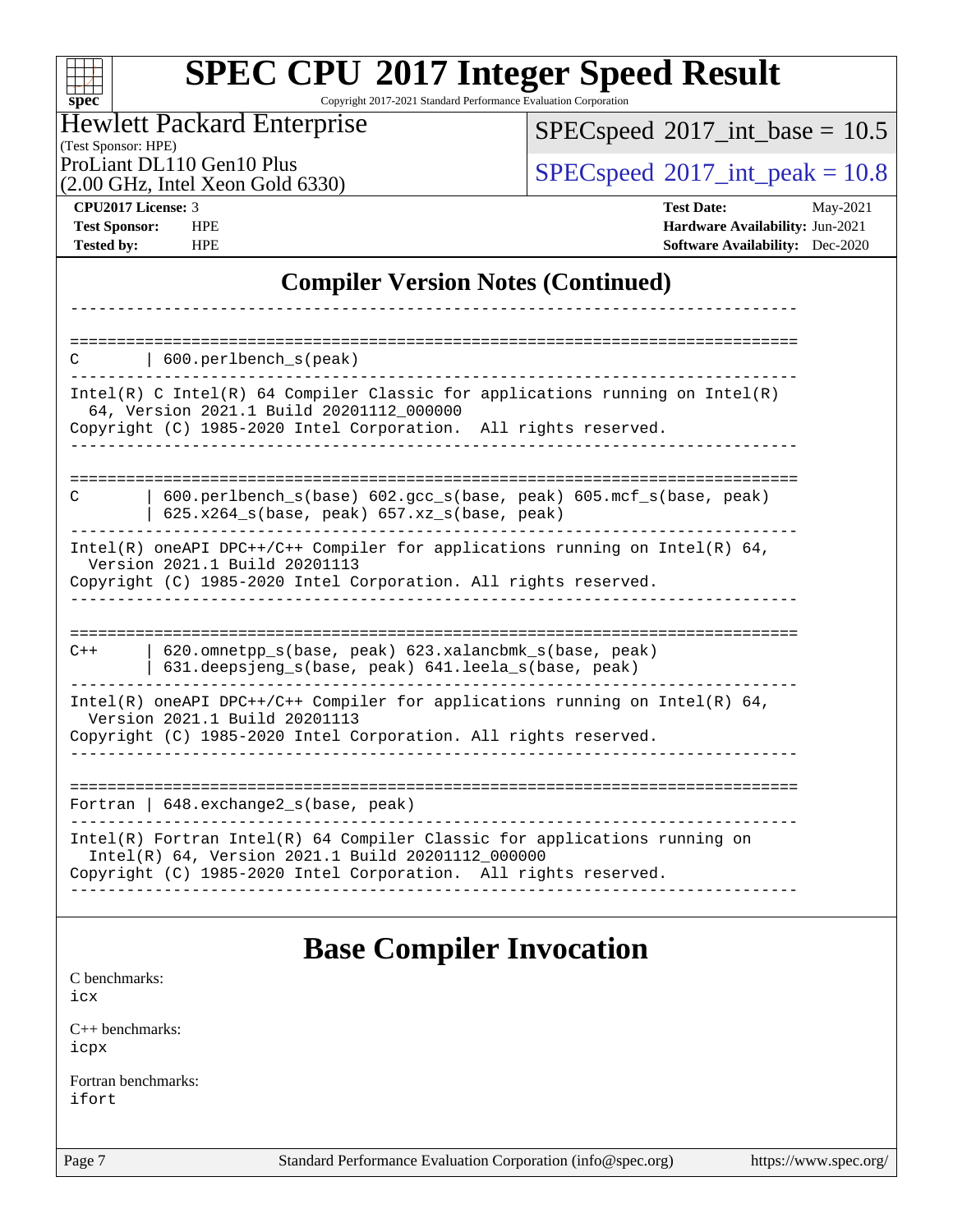

Copyright 2017-2021 Standard Performance Evaluation Corporation

### Hewlett Packard Enterprise

 $SPECspeed^{\circ}2017\_int\_base = 10.5$  $SPECspeed^{\circ}2017\_int\_base = 10.5$ 

(Test Sponsor: HPE) (2.00 GHz, Intel Xeon Gold 6330)

ProLiant DL110 Gen10 Plus  $SPEC speed@2017$  int peak = 10.8

**[CPU2017 License:](http://www.spec.org/auto/cpu2017/Docs/result-fields.html#CPU2017License)** 3 **[Test Date:](http://www.spec.org/auto/cpu2017/Docs/result-fields.html#TestDate)** May-2021 **[Test Sponsor:](http://www.spec.org/auto/cpu2017/Docs/result-fields.html#TestSponsor)** HPE **[Hardware Availability:](http://www.spec.org/auto/cpu2017/Docs/result-fields.html#HardwareAvailability)** Jun-2021 **[Tested by:](http://www.spec.org/auto/cpu2017/Docs/result-fields.html#Testedby)** HPE **[Software Availability:](http://www.spec.org/auto/cpu2017/Docs/result-fields.html#SoftwareAvailability)** Dec-2020

## **[Base Portability Flags](http://www.spec.org/auto/cpu2017/Docs/result-fields.html#BasePortabilityFlags)**

 600.perlbench\_s: [-DSPEC\\_LP64](http://www.spec.org/cpu2017/results/res2021q2/cpu2017-20210525-26752.flags.html#b600.perlbench_s_basePORTABILITY_DSPEC_LP64) [-DSPEC\\_LINUX\\_X64](http://www.spec.org/cpu2017/results/res2021q2/cpu2017-20210525-26752.flags.html#b600.perlbench_s_baseCPORTABILITY_DSPEC_LINUX_X64) 602.gcc\_s: [-DSPEC\\_LP64](http://www.spec.org/cpu2017/results/res2021q2/cpu2017-20210525-26752.flags.html#suite_basePORTABILITY602_gcc_s_DSPEC_LP64) 605.mcf\_s: [-DSPEC\\_LP64](http://www.spec.org/cpu2017/results/res2021q2/cpu2017-20210525-26752.flags.html#suite_basePORTABILITY605_mcf_s_DSPEC_LP64) 620.omnetpp\_s: [-DSPEC\\_LP64](http://www.spec.org/cpu2017/results/res2021q2/cpu2017-20210525-26752.flags.html#suite_basePORTABILITY620_omnetpp_s_DSPEC_LP64) 623.xalancbmk\_s: [-DSPEC\\_LP64](http://www.spec.org/cpu2017/results/res2021q2/cpu2017-20210525-26752.flags.html#suite_basePORTABILITY623_xalancbmk_s_DSPEC_LP64) [-DSPEC\\_LINUX](http://www.spec.org/cpu2017/results/res2021q2/cpu2017-20210525-26752.flags.html#b623.xalancbmk_s_baseCXXPORTABILITY_DSPEC_LINUX) 625.x264\_s: [-DSPEC\\_LP64](http://www.spec.org/cpu2017/results/res2021q2/cpu2017-20210525-26752.flags.html#suite_basePORTABILITY625_x264_s_DSPEC_LP64) 631.deepsjeng\_s: [-DSPEC\\_LP64](http://www.spec.org/cpu2017/results/res2021q2/cpu2017-20210525-26752.flags.html#suite_basePORTABILITY631_deepsjeng_s_DSPEC_LP64) 641.leela\_s: [-DSPEC\\_LP64](http://www.spec.org/cpu2017/results/res2021q2/cpu2017-20210525-26752.flags.html#suite_basePORTABILITY641_leela_s_DSPEC_LP64) 648.exchange2\_s: [-DSPEC\\_LP64](http://www.spec.org/cpu2017/results/res2021q2/cpu2017-20210525-26752.flags.html#suite_basePORTABILITY648_exchange2_s_DSPEC_LP64) 657.xz\_s: [-DSPEC\\_LP64](http://www.spec.org/cpu2017/results/res2021q2/cpu2017-20210525-26752.flags.html#suite_basePORTABILITY657_xz_s_DSPEC_LP64)

## **[Base Optimization Flags](http://www.spec.org/auto/cpu2017/Docs/result-fields.html#BaseOptimizationFlags)**

[C benchmarks](http://www.spec.org/auto/cpu2017/Docs/result-fields.html#Cbenchmarks):

```
-DSPEC_OPENMP -std=c11 -m64 -fiopenmp -Wl,-z,muldefs -xCORE-AVX512
-O3 -ffast-math -flto -mfpmath=sse -funroll-loops
-qopt-mem-layout-trans=4 -mbranches-within-32B-boundaries
-L/usr/local/jemalloc64-5.0.1/lib -ljemalloc
```
#### [C++ benchmarks:](http://www.spec.org/auto/cpu2017/Docs/result-fields.html#CXXbenchmarks)

[-DSPEC\\_OPENMP](http://www.spec.org/cpu2017/results/res2021q2/cpu2017-20210525-26752.flags.html#suite_CXXbase_DSPEC_OPENMP) [-m64](http://www.spec.org/cpu2017/results/res2021q2/cpu2017-20210525-26752.flags.html#user_CXXbase_m64-icc) [-Wl,-z,muldefs](http://www.spec.org/cpu2017/results/res2021q2/cpu2017-20210525-26752.flags.html#user_CXXbase_link_force_multiple1_b4cbdb97b34bdee9ceefcfe54f4c8ea74255f0b02a4b23e853cdb0e18eb4525ac79b5a88067c842dd0ee6996c24547a27a4b99331201badda8798ef8a743f577) [-xCORE-AVX512](http://www.spec.org/cpu2017/results/res2021q2/cpu2017-20210525-26752.flags.html#user_CXXbase_f-xCORE-AVX512) [-O3](http://www.spec.org/cpu2017/results/res2021q2/cpu2017-20210525-26752.flags.html#user_CXXbase_f-O3) [-ffast-math](http://www.spec.org/cpu2017/results/res2021q2/cpu2017-20210525-26752.flags.html#user_CXXbase_f-ffast-math) [-flto](http://www.spec.org/cpu2017/results/res2021q2/cpu2017-20210525-26752.flags.html#user_CXXbase_f-flto) [-mfpmath=sse](http://www.spec.org/cpu2017/results/res2021q2/cpu2017-20210525-26752.flags.html#user_CXXbase_f-mfpmath_70eb8fac26bde974f8ab713bc9086c5621c0b8d2f6c86f38af0bd7062540daf19db5f3a066d8c6684be05d84c9b6322eb3b5be6619d967835195b93d6c02afa1) [-funroll-loops](http://www.spec.org/cpu2017/results/res2021q2/cpu2017-20210525-26752.flags.html#user_CXXbase_f-funroll-loops) [-qopt-mem-layout-trans=4](http://www.spec.org/cpu2017/results/res2021q2/cpu2017-20210525-26752.flags.html#user_CXXbase_f-qopt-mem-layout-trans_fa39e755916c150a61361b7846f310bcdf6f04e385ef281cadf3647acec3f0ae266d1a1d22d972a7087a248fd4e6ca390a3634700869573d231a252c784941a8) [-mbranches-within-32B-boundaries](http://www.spec.org/cpu2017/results/res2021q2/cpu2017-20210525-26752.flags.html#user_CXXbase_f-mbranches-within-32B-boundaries) [-L/opt/intel/oneapi/compiler/2021.1.1/linux/compiler/lib/intel64\\_lin/](http://www.spec.org/cpu2017/results/res2021q2/cpu2017-20210525-26752.flags.html#user_CXXbase_linkpath_765a8c93c4ea33dfc565a33ecb48f4f7d02a6338709b3b362f341eb203a06426ce1d12ded4c7809f6ab6cf0e9f5515cffeb4efc405b63f85dc27a83bbbdeb3a3) [-lqkmalloc](http://www.spec.org/cpu2017/results/res2021q2/cpu2017-20210525-26752.flags.html#user_CXXbase_qkmalloc_link_lib_79a818439969f771c6bc311cfd333c00fc099dad35c030f5aab9dda831713d2015205805422f83de8875488a2991c0a156aaa600e1f9138f8fc37004abc96dc5)

#### [Fortran benchmarks](http://www.spec.org/auto/cpu2017/Docs/result-fields.html#Fortranbenchmarks):

```
-m64 -xCORE-AVX512 -O3 -ipo -no-prec-div -qopt-mem-layout-trans=4
-nostandard-realloc-lhs -align array32byte -auto
-mbranches-within-32B-boundaries
```
### **[Peak Compiler Invocation](http://www.spec.org/auto/cpu2017/Docs/result-fields.html#PeakCompilerInvocation)**

[C benchmarks \(except as noted below\)](http://www.spec.org/auto/cpu2017/Docs/result-fields.html#Cbenchmarksexceptasnotedbelow): [icx](http://www.spec.org/cpu2017/results/res2021q2/cpu2017-20210525-26752.flags.html#user_CCpeak_intel_icx_fe2d28d19ae2a5db7c42fe0f2a2aed77cb715edd4aeb23434404a8be6683fe239869bb6ca8154ca98265c2e3b9226a719a0efe2953a4a7018c379b7010ccf087)

600.perlbench\_s: [icc](http://www.spec.org/cpu2017/results/res2021q2/cpu2017-20210525-26752.flags.html#user_peakCCLD600_perlbench_s_intel_icc_66fc1ee009f7361af1fbd72ca7dcefbb700085f36577c54f309893dd4ec40d12360134090235512931783d35fd58c0460139e722d5067c5574d8eaf2b3e37e92)

[C++ benchmarks:](http://www.spec.org/auto/cpu2017/Docs/result-fields.html#CXXbenchmarks) [icpx](http://www.spec.org/cpu2017/results/res2021q2/cpu2017-20210525-26752.flags.html#user_CXXpeak_intel_icpx_1e918ed14c436bf4b9b7c8bcdd51d4539fc71b3df010bd1e9f8732d9c34c2b2914e48204a846820f3c0ebb4095dea797a5c30b458ac0b6dffac65d78f781f5ca)

**(Continued on next page)**

Page 8 Standard Performance Evaluation Corporation [\(info@spec.org\)](mailto:info@spec.org) <https://www.spec.org/>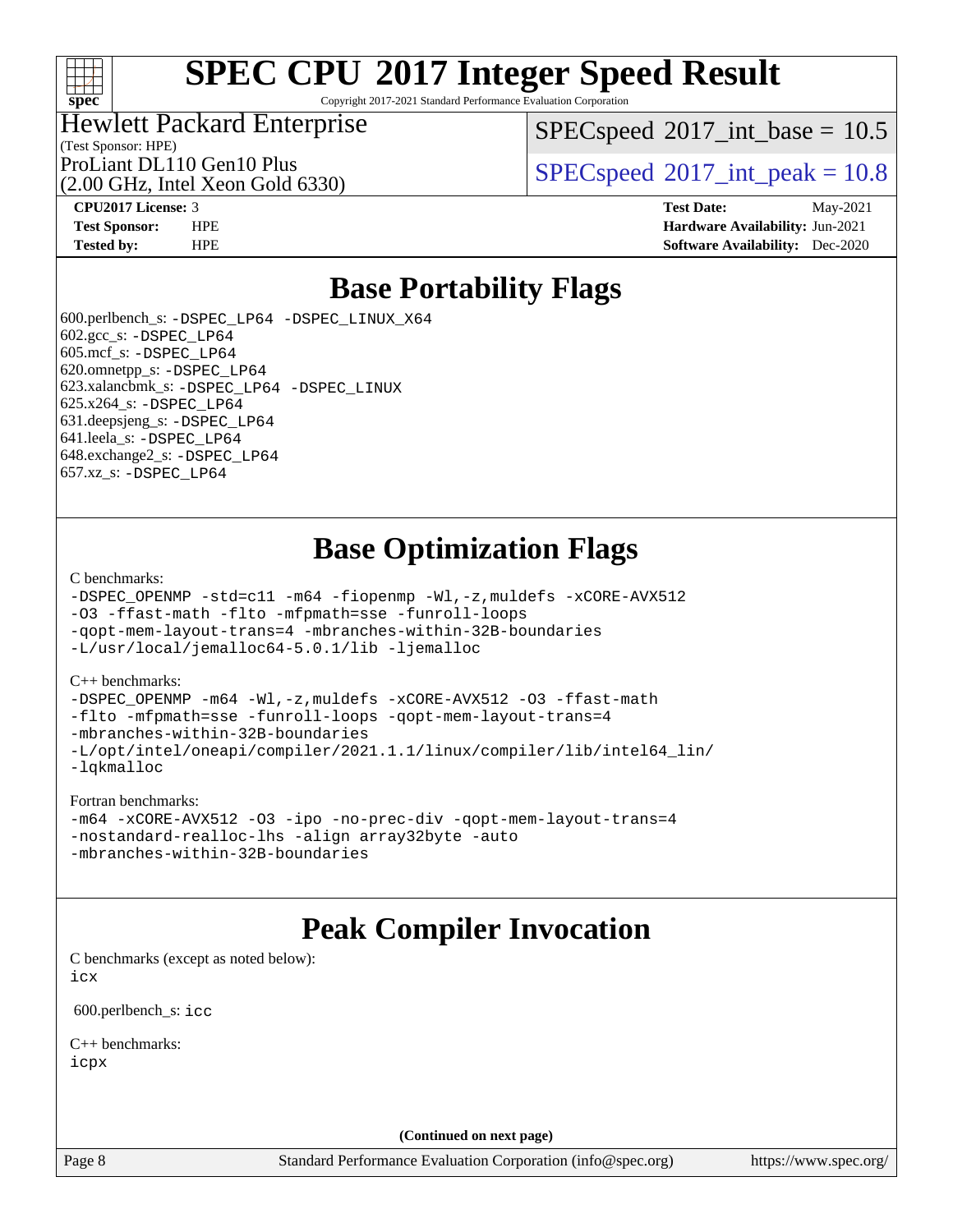#### $\pm\pm\prime$ **[spec](http://www.spec.org/)**

# **[SPEC CPU](http://www.spec.org/auto/cpu2017/Docs/result-fields.html#SPECCPU2017IntegerSpeedResult)[2017 Integer Speed Result](http://www.spec.org/auto/cpu2017/Docs/result-fields.html#SPECCPU2017IntegerSpeedResult)**

Copyright 2017-2021 Standard Performance Evaluation Corporation

#### (Test Sponsor: HPE) Hewlett Packard Enterprise

 $SPECspeed^{\circ}2017\_int\_base = 10.5$  $SPECspeed^{\circ}2017\_int\_base = 10.5$ 

(2.00 GHz, Intel Xeon Gold 6330)

ProLiant DL110 Gen10 Plus  $SPEC speed@2017$  int peak = 10.8

**[CPU2017 License:](http://www.spec.org/auto/cpu2017/Docs/result-fields.html#CPU2017License)** 3 **[Test Date:](http://www.spec.org/auto/cpu2017/Docs/result-fields.html#TestDate)** May-2021 **[Test Sponsor:](http://www.spec.org/auto/cpu2017/Docs/result-fields.html#TestSponsor)** HPE **[Hardware Availability:](http://www.spec.org/auto/cpu2017/Docs/result-fields.html#HardwareAvailability)** Jun-2021 **[Tested by:](http://www.spec.org/auto/cpu2017/Docs/result-fields.html#Testedby)** HPE **[Software Availability:](http://www.spec.org/auto/cpu2017/Docs/result-fields.html#SoftwareAvailability)** Dec-2020

## **[Peak Compiler Invocation \(Continued\)](http://www.spec.org/auto/cpu2017/Docs/result-fields.html#PeakCompilerInvocation)**

[Fortran benchmarks](http://www.spec.org/auto/cpu2017/Docs/result-fields.html#Fortranbenchmarks): [ifort](http://www.spec.org/cpu2017/results/res2021q2/cpu2017-20210525-26752.flags.html#user_FCpeak_intel_ifort_8111460550e3ca792625aed983ce982f94888b8b503583aa7ba2b8303487b4d8a21a13e7191a45c5fd58ff318f48f9492884d4413fa793fd88dd292cad7027ca)

**[Peak Portability Flags](http://www.spec.org/auto/cpu2017/Docs/result-fields.html#PeakPortabilityFlags)**

Same as Base Portability Flags

### **[Peak Optimization Flags](http://www.spec.org/auto/cpu2017/Docs/result-fields.html#PeakOptimizationFlags)**

[C benchmarks](http://www.spec.org/auto/cpu2017/Docs/result-fields.html#Cbenchmarks):

```
 600.perlbench_s: -Wl,-z,muldefs -prof-gen(pass 1) -prof-use(pass 2)
-xCORE-AVX512 -ipo -O3 -no-prec-div
-qopt-mem-layout-trans=4 -fno-strict-overflow
-mbranches-within-32B-boundaries
-L/usr/local/jemalloc64-5.0.1/lib -ljemalloc
 602.gcc_s: -m64 -std=c11 -Wl,-z,muldefs -fprofile-generate(pass 1)
-fprofile-use=default.profdata(pass 2) -xCORE-AVX512 -flto
-Ofast(pass 1) -O3 -ffast-math -qopt-mem-layout-trans=4
-mbranches-within-32B-boundaries
-L/usr/local/jemalloc64-5.0.1/lib -ljemalloc
605 \text{.mcf}\text{.s.} basepeak = yes
 625.x264_s: -DSPEC_OPENMP -fiopenmp -std=c11 -m64 -Wl,-z,muldefs
-xCORE-AVX512 -flto -O3 -ffast-math
-qopt-mem-layout-trans=4 -fno-alias
-mbranches-within-32B-boundaries
-L/usr/local/jemalloc64-5.0.1/lib -ljemalloc
657.xz_s: basepeak = yes
C++ benchmarks: 
620.omnetpp_s: basepeak = yes
 623.xalancbmk_s: basepeak = yes
 631.deepsjeng_s: basepeak = yes
                                       (Continued on next page)
```